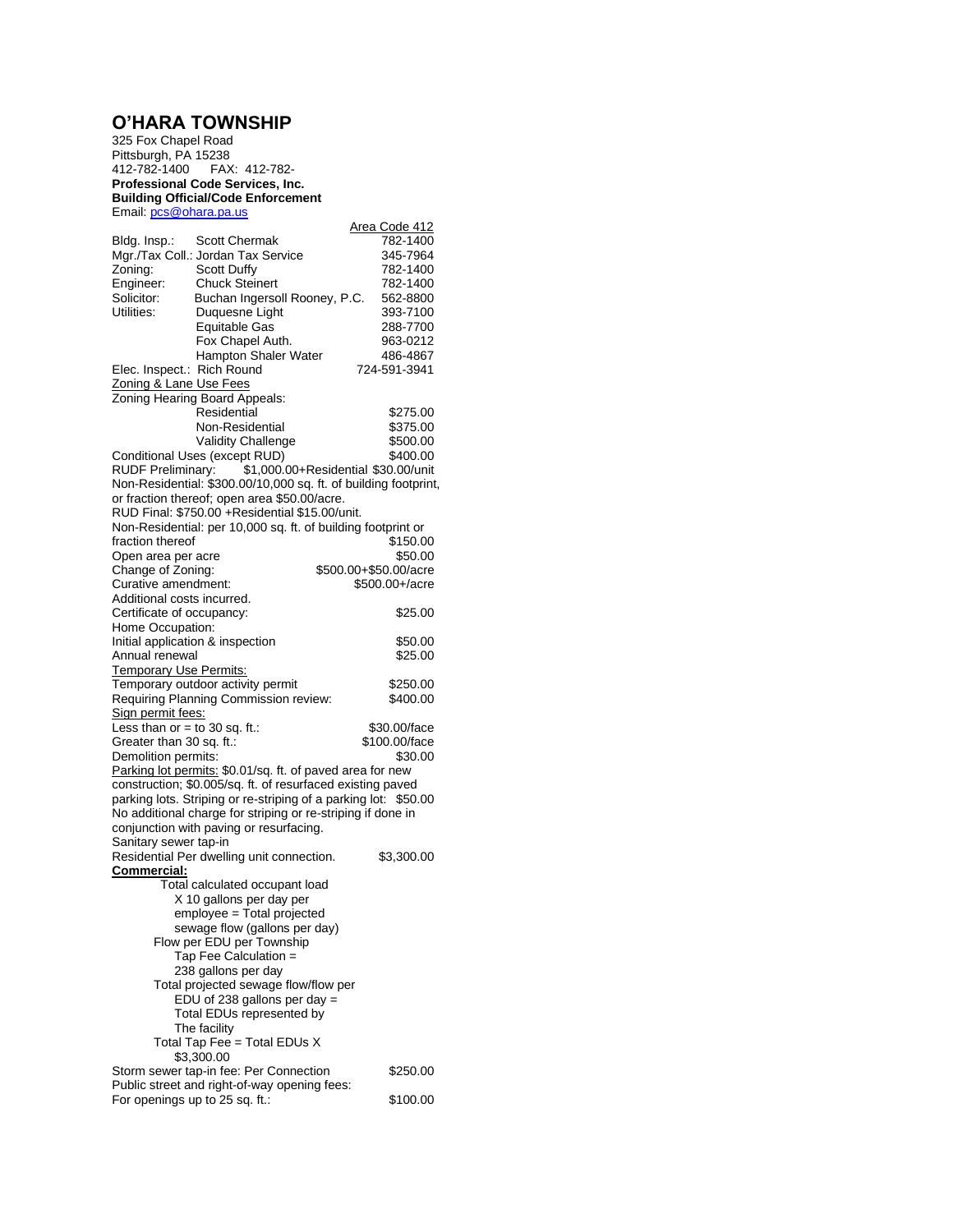Each additional 25 sq. ft. opening or part thereof above 25 sq. ft.: \$25.00 sq. ft.: Grading

| Grading and excavation fees:    |          |
|---------------------------------|----------|
| Projects under 500 cu. yds      | \$50.00  |
| Over 500 cu. yds.               | \$200.00 |
| + Inspection fees for estimated |          |
| duration of Project, per week   | \$50.00  |
| If inadequate an additional     |          |
| deposit will be required.       |          |

Construction related permit fees

New construction – residential: Initial fee \$50.00+gross area x gross area modifier x type of construction factor x permit  $fee$  multiplier = permit fee.

Commercial: Initial fee \$100.00+ gross area x gross area modifier x type of construction factor x permit fee multiplier  $=$ permit fee.

Reconstruction/alteration to existing structure: When the proposal involves reconstruction, alteration or interior buildout to an existing structure, the permit fee shall be based upon 33% of the cost of the current building valuation for new construction (gross area x gross area modifier x type of construction factor) (permit fee multiplier) (.33) = permit fee. Only the square footage of area involved shall be considered for fee purposes.

| Permit Formulas                                       |          |  |  |
|-------------------------------------------------------|----------|--|--|
| Permit fee multiplier $=$                             | \$0.0070 |  |  |
| Gross area modifier and type of construction factor - |          |  |  |
| Contact O'Hara Twp. For Table 1.                      |          |  |  |
| <b>Commercial Building Roof Replacement</b>           | \$100.00 |  |  |
| Permit Renewal of Expired Permit                      | \$100.00 |  |  |

|                                                                          | <b>BILL NO. B-23-2019</b><br><b>RESOLUTION NO. R-18-2019</b><br><b>TABLE I</b> |      |           |            |            |      |             |      |      |           |
|--------------------------------------------------------------------------|--------------------------------------------------------------------------------|------|-----------|------------|------------|------|-------------|------|------|-----------|
| INTERNATIONAL BUILDING CODE<br>TYPE OF CONSTRUCTION FACTOR a, b, c, d, e |                                                                                |      |           |            |            |      |             |      |      |           |
| Group                                                                    | 2000 International Building Code                                               | IA   | <b>IB</b> | <b>IIA</b> | <b>IIB</b> | IIIA | <b>IIIB</b> | IV   | VA   | <b>VB</b> |
| $A-1$                                                                    | Assembly, theaters, with stage                                                 | 1.75 | 1.69      | 1.65       | 1.56       | 1.47 | 1.47        | 1.52 | 1.37 | 1.32      |
|                                                                          | Assembly, theaters, without stage                                              | 1.58 | 1.52      | 1.48       | 1.40       | 1.30 | 1.30        | 1.35 | 1.20 | 1.16      |
| $A-2$                                                                    | Assembly, nightclubs                                                           | 1.26 | 1.22      | 1.19       | 1.12       | 1.05 | 1.05        | 1.09 | 0.96 | 0.93      |
|                                                                          | Assembly, restaurants, bars, banquet halls                                     | 1.25 | 1.21      | 1.16       | 1.11       | 1.02 | 1.03        | 1.07 | 0.93 | 0.91      |
| $A-3$                                                                    | Assembly, churches                                                             | 1.59 | 1.54      | 1.50       | 1.41       | 1.32 | 1.31        | 1.37 | 1.21 | 1.17      |
|                                                                          | Assembly, general, community halls, libraries,<br>museums                      | 1.25 | 1.19      | 1.14       | 1.07       | 0.96 | 0.97        | 1.02 | 0.86 | 0.83      |
| $A-4$                                                                    | Assembly, arenas                                                               | 1.25 | 1.21      | 1.16       | 1.11       | 1.02 | 1.03        | 1.07 | 0.93 | 0.91      |
| B                                                                        | <b>Business</b>                                                                | 1.22 | 1.18      | 1.13       | 1.06       | 0.95 | 0.95        | 1.02 | 0.84 | 0.81      |
| E                                                                        | Educational                                                                    | 1.33 | 1.29      | 1.25       | 1.17       | 1.09 | 1.06        | 1.13 | 0.96 | 0.93      |
| $F-1$                                                                    | Factory and industrial, moderate hazard                                        | 0.75 | 0.72      | 0.67       | 0.63       | 0.55 | 0.56        | 0.61 | 0.46 | 0.44      |
| $F-2$                                                                    | Factory and industrial, low hazard                                             | 0.74 | 0.70      | 0.67       | 0.62       | 0.55 | 0.55        | 0.60 | 0.46 | 0.43      |
| $H-1$                                                                    | High hazard, explosives                                                        | 0.72 | 0.69      | 0.65       | 0.60       | 0.53 | 0.53        | 0.58 | 0.45 | N.P.      |
| $H-2$<br>through<br>$H-4$                                                | High hazard                                                                    | 0.72 | 0.69      | 0.65       | 0.60       | 0.53 | 0.53        | 0.58 | 0.45 | 0.41      |
| $H-5$                                                                    | <b>HPM</b>                                                                     | 1.22 | 1.18      | 1.13       | 1.06       | 0.95 | 0.95        | 1.02 | 0.84 | 0.81      |
| $1-1$                                                                    | Institutional, supervised environment                                          | 1.20 | 1.16      | 1.13       | 1.06       | 0.98 | 0.98        | 1.05 | 0.89 | 0.86      |
| $1-2$                                                                    | Institutional, incapacitated                                                   | 2.06 | 2.02      | 1.98       | 1.90       | 1.79 | N.P.        | 1.87 | 1.68 | N.P.      |
| $1-3$                                                                    | Institutional, restrained                                                      | 1.40 | 1.36      | 1.32       | 1.24       | 1.15 | 1.13        | 1.20 | 1.04 | 0.98      |
| $  -4$                                                                   | Institutional, day care facilities                                             | 1.20 | 1.16      | 1.13       | 1.06       | 0.98 | 0.98        | 1.05 | 0.89 | 0.86      |
| M                                                                        | Mercantile                                                                     | 0.95 | 0.92      | 0.87       | 0.82       | 0.74 | 0.74        | 0.78 | 0.64 | 0.63      |
| $R-1$                                                                    | Residential, hotels                                                            | 1.31 | 1.26      | 1.23       | 1.17       | 1.08 | 1.08        | 1.16 | 1.00 | 0.96      |
| $R-2$                                                                    | Residential, multiple family                                                   | 1.10 | 1.05      | 1.02       | 0.96       | 0.88 | 0.87        | 0.95 | 0.79 | 0.75      |
| R-3 and<br><b>IRC</b>                                                    | Residential, one- and two-family                                               | 0.91 | 0.88      | 0.85       | 0.81       | 0.78 | 0.77        | 0.80 | 0.72 | 0.67      |
| $R-4$                                                                    | Residential, care/assisted living facilities                                   | 1.20 | 1.16      | 1.13       | 1.06       | 0.98 | 0.98        | 1.05 | 0.89 | 0.86      |
| $S-1$                                                                    | Storage, moderate hazard                                                       | 0.71 | 0.67      | 0.62       | 0.59       | 0.50 | 0.52        | 0.57 | 0.42 | 0.40      |
| $S-2$                                                                    | Storage, low hazard                                                            | 0.70 | 0.66      | 0.62       | 0.58       | 0.50 | 0.50        | 0.55 | 0.42 | 0.39      |
| U                                                                        | Utility, miscellaneous                                                         | 0.55 | 0.52      | 0.49       | 0.45       | 0.40 | 0.40        | 0.43 | 0.32 | 0.31      |

| \$30.00  |
|----------|
| \$50.00  |
| \$25.00  |
| \$25.00  |
|          |
| \$600.00 |
|          |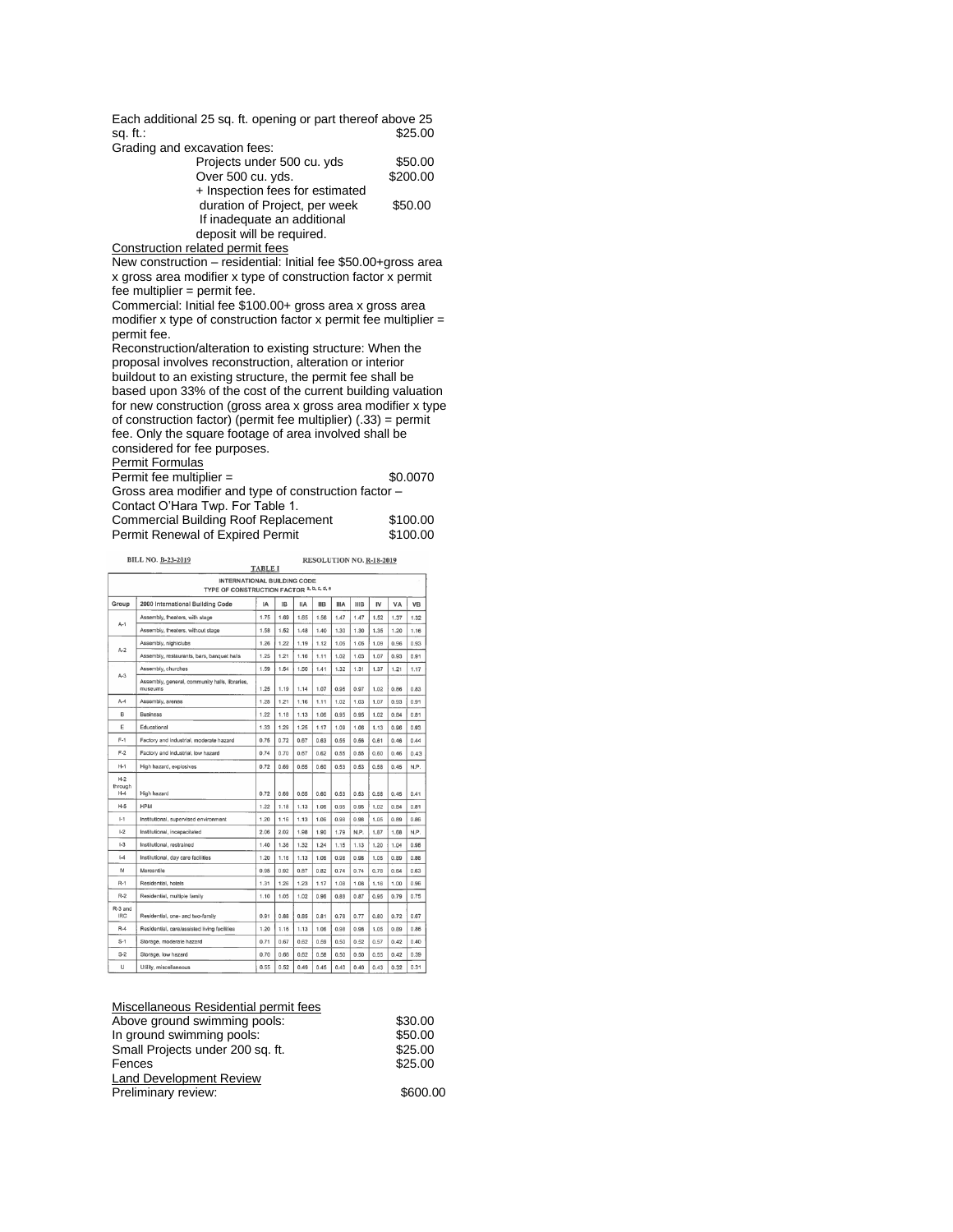| +per acre basic review fee                  |                                                                                                       | \$50.00                         |
|---------------------------------------------|-------------------------------------------------------------------------------------------------------|---------------------------------|
|                                             | + any additional technical costs incurred.                                                            |                                 |
| Final review:<br>+per acre basic review fee |                                                                                                       | \$400.00<br>\$20.00             |
|                                             | + any additional technical costs incurred.                                                            |                                 |
|                                             | Minor (preliminary final at same time)                                                                | \$400.00                        |
| Subdivision Review:                         |                                                                                                       |                                 |
| Preliminary:                                |                                                                                                       | \$400.00                        |
|                                             | +per acre basic review fee                                                                            | \$40.00                         |
| Final                                       | +additional technical costs incurred.                                                                 | \$300.00                        |
|                                             | +per acre basic review fee                                                                            | \$10.00                         |
|                                             | + any additional technical costs incurred.                                                            |                                 |
|                                             | Minor (preliminary & final at same time) subdivision                                                  |                                 |
| or lot line revision                        |                                                                                                       | \$300.00                        |
|                                             | Planned Residential Development ("PRD")                                                               |                                 |
| Preliminary approval:                       |                                                                                                       | \$500.00 + \$25.00/acre         |
|                                             | + any additional technical costs incurred                                                             |                                 |
| Final approval:                             |                                                                                                       | $$500.00 + $10.00/ \text{acre}$ |
|                                             | + any additional technical costs incurred<br>Planning Commission review of signs for determination of |                                 |
| bonus criteria:                             |                                                                                                       | \$100.00                        |
| Zoning certification requests:              |                                                                                                       | \$25.00                         |
|                                             | Sanitary sewer certification: Residential                                                             | \$100.00                        |
|                                             | Commercial:                                                                                           |                                 |
|                                             | < 2000 sq. ft.                                                                                        | \$200.00                        |
|                                             | 2,000 sq. ft. - <10,000 sq. ft                                                                        | \$275.00                        |
|                                             | 10,000 sq. ft - <50,000 sq. ft                                                                        | \$325.00                        |
| <b>Electrical Permit Fees</b>               | >50,000 sq. ft                                                                                        | \$400.00                        |
| New construction:                           |                                                                                                       | \$125.00/dwelling unit          |
| Repairs & alterations:                      |                                                                                                       | \$75.00/dwelling unit           |
|                                             | Outlets, fixtures, fraction HP motors:                                                                |                                 |
|                                             | 1-20                                                                                                  | \$27.00                         |
|                                             | $1 - 100$                                                                                             | \$47.00                         |
|                                             | Each additional 100                                                                                   | \$37.00                         |
|                                             | Panel boards, disconnection, etc.                                                                     |                                 |
|                                             | Up to 100 amp<br>Up to 200 amp                                                                        | \$27.00<br>\$37.00              |
|                                             | Up to 400 amp                                                                                         | \$47.00                         |
|                                             | Up to 800 amp                                                                                         | \$63.00                         |
|                                             | Over 800 amp                                                                                          | \$122.00                        |
| For sign - each installation                |                                                                                                       | \$37.00                         |
|                                             | Protective/signaling system, east inst.                                                               | \$31.00                         |
| Power outlets over 30 amps:                 |                                                                                                       |                                 |
|                                             | 1-5 outlets<br>Each additional                                                                        | \$31.00                         |
|                                             | Motors & Generators 1 HP and larger: 1-5                                                              | \$5.00<br>\$31.00               |
|                                             | Each additional                                                                                       | \$5.00                          |
|                                             | Swimming pools, each permit                                                                           | \$42.00                         |
|                                             | Non-residential radio, tv, microwave, each                                                            | \$122.00                        |
|                                             | Annual building electrical maintenance permit                                                         | \$246.00                        |
| <b>HVAC Permits</b>                         |                                                                                                       |                                 |
|                                             | Commercial up to \$1,000.00 cost:                                                                     | \$62.00                         |
|                                             | Each additional \$1,000.00 to \$1,000,000.00                                                          | \$10.00                         |
|                                             | Fire Suppression/Sprinkler System Permits:<br>Commercial up to \$1,000 cost                           | \$62.00                         |
|                                             | Each additional \$1,000 to \$1,000,000.00                                                             | \$10.00                         |
|                                             | UCC Board of Appeals Application fee:                                                                 | \$250.00                        |
|                                             |                                                                                                       |                                 |
|                                             |                                                                                                       |                                 |
| Tax rates:                                  | Municipality                                                                                          | 1.9 mills                       |
|                                             | School                                                                                                | 9.575 mills                     |
|                                             | Occupation tax                                                                                        | \$10.00<br>1.80%                |
|                                             | Wage<br>(0.35 School district; 1.0 township)                                                          |                                 |
|                                             | County                                                                                                | 4.73 mills                      |
|                                             |                                                                                                       |                                 |
| <b>Other Construction Fees</b>              |                                                                                                       |                                 |
|                                             | Sanitary Sewer Replacement Building Permit                                                            | \$50.50                         |